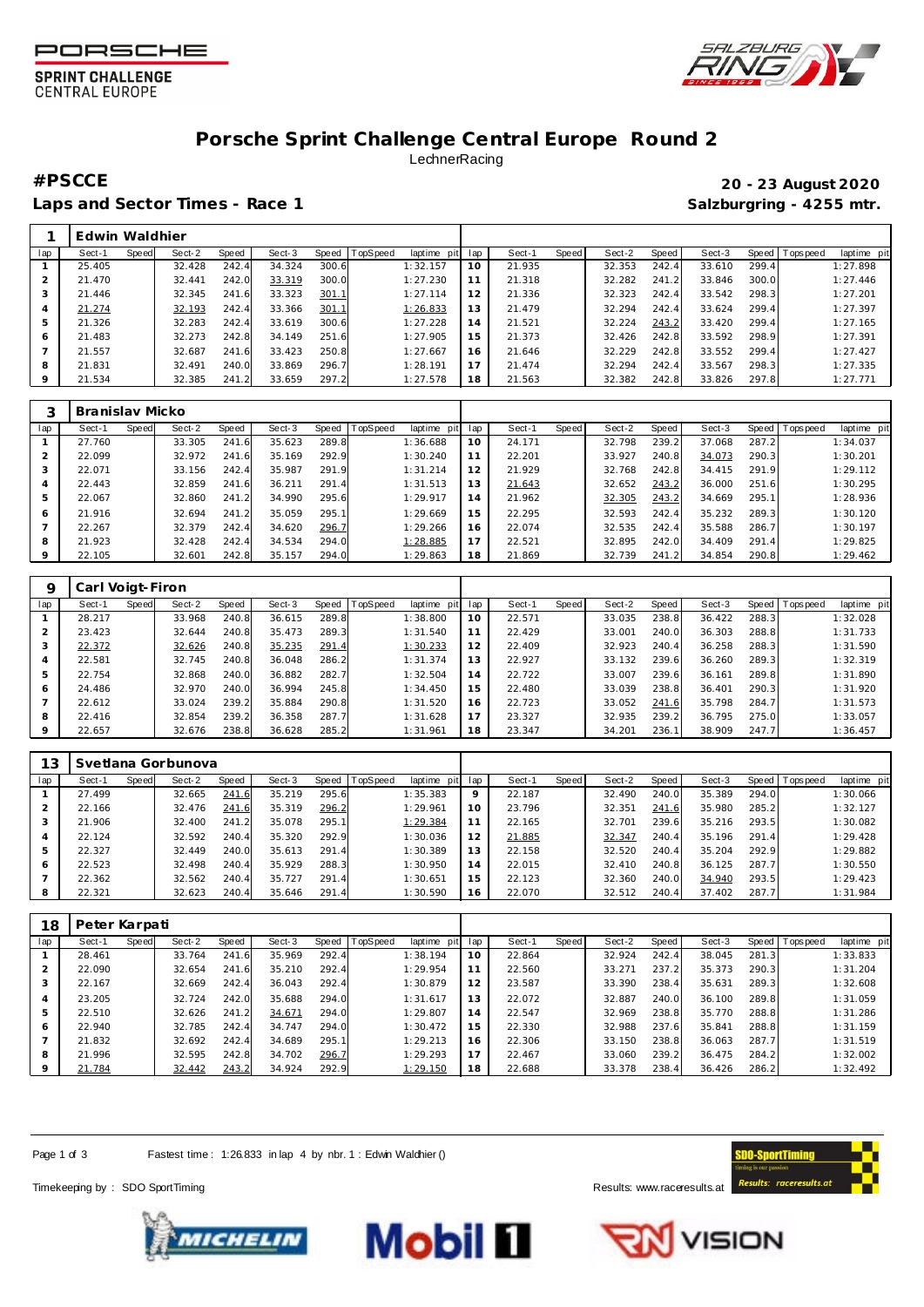





## **Porsche Sprint Challenge Central Europe Round 2** LechnerRacing

Laps and Sector Times - Race 1 **Salzburgring - 4255 mtr.** Salzburgring - 4255 mtr.

**#PSCCE 20 - 23 August 2020**

| 26  | Jimmy Llibre |       |        |       |        |       |          |                |     |        |       |        |       |        |       |                |             |
|-----|--------------|-------|--------|-------|--------|-------|----------|----------------|-----|--------|-------|--------|-------|--------|-------|----------------|-------------|
| lap | Sect-1       | Speed | Sect-2 | Speed | Sect-3 | Speed | TopSpeed | laptime<br>pit | lap | Sect-1 | Speed | Sect-2 | Speed | Sect-3 |       | Speed Topspeed | laptime pit |
|     | 27.336       |       | 32.751 | 241.6 | 33.898 | 299.4 |          | 1:33.985       | 10  | 21.517 |       | 32.433 | 243.2 | 34.238 | 297.2 |                | 1:28.188    |
|     | 21.650       |       | 32.323 | 243.2 | 34.106 | 301.1 |          | 1:28.079       |     | 21.608 |       | 32.378 | 242.4 | 34.052 | 297.2 |                | 1:28.038    |
| 3   | 21.649       |       | 32.366 | 242.8 | 34.087 | 255.1 |          | 1:28.102       | 12  | 21.599 |       | 32.422 | 242.8 | 34.119 | 298.3 |                | 1:28.140    |
| 4   | 22.070       |       | 32.390 | 243.7 | 34.090 | 300.0 |          | 1:28.550       | 13  | 21.522 |       | 32.275 | 243.2 | 34.039 | 298.3 |                | 1:27.836    |
| 5   | 21.434       |       | 32.368 | 243.7 | 34.764 | 299.4 |          | 1:28.566       | 14  | 21.618 |       | 32.432 | 243.2 | 34.126 | 298.3 |                | 1:28.176    |
| 6   | 21.865       |       | 32.472 | 242.4 | 33.791 | 301.1 |          | 1:28.128       | 5   | 21.603 |       | 32.588 | 242.8 | 33.886 | 298.9 |                | 1:28.077    |
|     | 21.596       |       | 32.588 | 242.0 | 33.797 | 298.9 |          | 1:27.981       | 16  | 21.728 |       | 32.347 | 242.4 | 33.889 | 299.4 |                | 1:27.964    |
| 8   | 21.550       |       | 32.537 | 242.4 | 33.910 | 297.8 |          | 1:27.997       | 17  | 21.565 |       | 32.411 | 242.4 | 34.094 | 297.8 |                | 1:28.070    |
| 9   | 21.617       |       | 32.678 | 242.4 | 33.955 | 298.9 |          | 1:28.250       | 18  | 21.445 |       | 32.414 | 243.2 | 34.252 | 299.4 |                | 1:28.111    |

| 28      | Freddy Kremer |       |        |       |        |       |          |             |     |        |              |        |       |        |       |           |             |
|---------|---------------|-------|--------|-------|--------|-------|----------|-------------|-----|--------|--------------|--------|-------|--------|-------|-----------|-------------|
| lap     | Sect-1        | Speed | Sect-2 | Speed | Sect-3 | Speed | TopSpeed | laptime pit | lap | Sect-1 | <b>Speed</b> | Sect-2 | Speed | Sect-3 | Speed | Tops peed | laptime pit |
|         | 28.862        |       | 33.766 | 239.2 | 36.131 | 292.9 |          | 1:38.759    | 10  | 22.245 |              | 33.040 | 243.2 | 37.395 | 231.8 |           | 1:32.680    |
|         | 22.338        |       | 33.084 | 243.2 | 33.973 |       |          | 1:29.395    | 11  | 22.545 |              | 33.431 | 217.5 | 35.907 | 293.5 |           | 1:31.883    |
| 3       | 22.817        |       | 32.799 | 244.1 | 35.709 | 291.9 |          | 1:31.325    | 12  | 22.670 |              | 32.681 | 244.1 | 34.933 | 295.1 |           | 1:30.284    |
| 4       | 22.783        |       | 33.401 | 234.9 | 35.476 | 295.6 |          | 1:31.660    | 13  | 21.961 |              | 32.628 | 243.2 | 34.964 | 291.9 |           | 1:29.553    |
| 5       | 23.021        |       | 33.067 | 243.7 | 34.775 | 294.5 |          | 1:30.863    | 14  | 21.833 |              | 32.635 | 243.7 | 34.878 | 293.5 |           | 1:29.346    |
| 6       | 22.049        |       | 32.819 | 243.2 | 34.687 | 295.6 |          | 1:29.555    | 15  | 21.752 |              | 32.684 | 243.2 | 34.686 | 294.0 |           | 1:29.122    |
|         | 22.069        |       | 32.713 | 243.2 | 34.550 | 295.1 |          | 1:29.332    | 16  | 21.717 |              | 32.627 | 244.5 | 34.975 | 291.9 |           | 1:29.319    |
| 8       | 22.037        |       | 32.809 | 244.1 | 34.824 | 295.6 |          | 1:29.670    | 17  | 21.941 |              | 32.851 | 243.7 | 34.876 | 290.8 |           | 1:29.668    |
| $\circ$ | 21.967        |       | 32.634 | 244.5 | 34.594 | 294.0 |          | 1:29.195    | 18  | 21.849 |              | 32.607 | 244.5 | 34.767 | 294.0 |           | 1:29.223    |

| 33  | Herbert Jerich |       |        |       |        |       |                 |             |     |        |       |        |       |        |       |                 |             |
|-----|----------------|-------|--------|-------|--------|-------|-----------------|-------------|-----|--------|-------|--------|-------|--------|-------|-----------------|-------------|
| lap | Sect-1         | Speed | Sect-2 | Speed | Sect-3 | Speed | <b>TopSpeed</b> | laptime pit | lap | Sect-1 | Speed | Sect-2 | Speed | Sect-3 |       | Speed Tops peed | laptime pit |
|     | 24.488         |       | 33.103 | 239.6 | 34.146 | 296.7 |                 | 1:31.737    | 10  | 21.389 |       | 32.363 | 242.8 | 33.514 | 298.9 |                 | 1:27.266    |
|     | 21.661         |       | 33.164 | 240.8 | 33.827 | 299.4 |                 | 1:28.652    |     | 21.325 |       | 32.277 | 243.7 | 33.643 | 295.1 |                 | 1:27.245    |
|     | 21.384         |       | 32.387 | 243.7 | 33.574 | 299.4 |                 | 1:27.345    | 12  | 21.556 |       | 32.441 | 243.2 | 33.508 | 296.7 |                 | 1:27.505    |
| 4   | 21.670         |       | 32.589 | 242.0 | 33.621 | 298.3 |                 | 1:27.880    | 13  | 21.620 |       | 32.561 | 242.8 | 33.539 | 293.5 |                 | 1:27.720    |
| 5   | 21.473         |       | 32.484 | 242.4 | 33.746 | 298.3 |                 | 1:27.703    | 14  | 21.720 |       | 32.263 | 243.7 | 33.531 | 295.6 |                 | 1:27.514    |
| 6   | 21.444         |       | 32.424 | 242.4 | 33.798 | 296.7 |                 | 1:27.666    | 15  | 21.523 |       | 32.293 | 243.7 | 33.364 | 298.3 |                 | 1:27.180    |
|     | 21.771         |       | 32.314 | 242.4 | 33.466 | 299.4 |                 | 1:27.551    | 16  | 21.561 |       | 32.260 | 243.2 | 33.336 | 297.8 |                 | 1:27.157    |
| 8   | 21.676         |       | 32.367 | 243.2 | 33.622 | 297.2 |                 | 1:27.665    | 17  | 21.417 |       | 32.263 | 244.1 | 33.700 | 299.4 |                 | 1:27.380    |
| 9   | 21.414         |       | 32.374 | 242.4 | 33.710 | 300.0 |                 | 1:27.498    | 18  | 22.033 |       | 32.342 | 242.8 | 33.440 | 298.9 |                 | 1:27.815    |

| 47  | Freddy Fast |              |        |       |        |       |                 |             |     |        |       |        |       |        |       |           |             |
|-----|-------------|--------------|--------|-------|--------|-------|-----------------|-------------|-----|--------|-------|--------|-------|--------|-------|-----------|-------------|
| lap | Sect-1      | <b>Speed</b> | Sect-2 | Speed | Sect-3 | Speed | <b>TopSpeed</b> | laptime pit | lap | Sect-1 | Speed | Sect-2 | Speed | Sect-3 | Speed | Tops peed | laptime pit |
|     | 25.978      |              | 32.495 | 242.8 | 34.481 | 299.4 |                 | 1:32.954    | 10  | 21.730 |       | 32.236 | 243.2 | 33.646 | 296.7 |           | 1:27.612    |
|     | 21.766      |              | 32.290 | 245.3 | 34.431 | 297.2 |                 | 1:28.487    | 11  | 21.626 |       | 32.411 | 242.8 | 34.132 | 292.4 |           | 1:28.169    |
|     | 21.691      |              | 32.113 | 244.9 | 34.522 | 297.2 |                 | 1:28.326    | 12  | 21.730 |       | 32.409 | 242.4 | 34.374 | 296.2 |           | 1:28.513    |
|     | 22.074      |              | 32.244 | 243.2 | 33.843 | 297.2 |                 | 1:28.161    | 13  | 21.854 |       | 32.324 | 242.8 | 33.714 | 294.5 |           | 1:27.892    |
| 5   | 21.628      |              | 32.239 | 243.2 | 35.124 | 298.9 |                 | 1:28.991    | 14  | 21.903 |       | 32.482 | 241.6 | 34.159 | 295.6 |           | 1:28.544    |
| 6   | 21.837      |              | 32.356 | 242.4 | 33.862 | 298.9 |                 | 1:28.055    | 15  | 21.887 |       | 32.302 | 243.2 | 33.859 | 294.0 |           | 1:28.048    |
|     | 21.662      |              | 32.319 | 242.4 | 33.475 | 298.9 |                 | 1:27.456    | 16  | 21.755 |       | 32.204 | 242.8 | 33.908 | 294.5 |           | 1:27.867    |
| 8   | 21.738      |              | 32.413 | 242.4 | 33.679 | 296.2 |                 | 1:27.830    | 17  | 21.850 |       | 32.344 | 242.4 | 34.335 | 292.9 |           | 1:28.529    |
|     | 21.792      |              | 32.216 | 242.4 | 33.662 | 296.7 |                 | 1:27.670    | 18  | 21.840 |       | 32.466 | 243.2 | 34.254 | 296.7 |           | 1:28.560    |

| 63      | eo Willert |       |        |       |        |       |          |                 |    |        |       |        |       |        |       |                   |             |
|---------|------------|-------|--------|-------|--------|-------|----------|-----------------|----|--------|-------|--------|-------|--------|-------|-------------------|-------------|
| lap     | Sect-1     | Speed | Sect-2 | Speed | Sect-3 | Speed | TopSpeed | laptime pit lap |    | Sect-1 | Speed | Sect-2 | Speed | Sect-3 |       | Speed   Tops peed | laptime pit |
|         | 27.829     |       | 33.310 | 231.1 | 36.061 | 294.0 |          | 1:37.200        | 10 | 22.414 |       | 32.737 | 241.6 | 36.081 | 288.8 |                   | 1:31.232    |
|         | 22.569     |       | 32.887 | 243.2 | 34.511 | 244.7 |          | 1:29.967        | 11 | 21.915 |       | 37.427 | 224.6 | 35.430 | 300.6 |                   | 1:34.772    |
| చ       | 22.406     |       | 32.347 | 243.2 | 36.080 | 250.8 |          | 1:30.833        | 12 | 22.605 |       | 33.020 | 242.0 | 34.845 | 297.2 |                   | 1:30.470    |
| 4       | 22.311     |       | 32.403 | 236.8 | 36.300 | 293.5 |          | 1:31.014        | 13 | 21.915 |       | 32.627 | 242.8 | 34.782 | 296.2 |                   | 1:29.324    |
|         | 23.581     |       | 32.532 | 242.4 | 34.276 | 301.1 |          | 1:30.389        | 14 | 21.970 |       | 32.434 | 244.1 | 35.100 | 297.8 |                   | 1:29.504    |
| 6       | 22.101     |       | 32.499 | 242.8 | 34.610 | 302.2 |          | 1:29.210        | 15 | 21.932 |       | 32.429 | 242.8 | 34.700 | 295.1 |                   | 1:29.061    |
|         | 22.158     |       | 32.465 | 241.6 | 34.634 | 301.7 |          | 1:29.257        | 16 | 21.827 |       | 32.646 | 243.7 | 34.541 | 300.0 |                   | 1:29.014    |
| 8       | 22.095     |       | 32.218 | 243.7 | 34.532 | 300.0 |          | 1:28.845        | 17 | 22.455 |       | 32.597 | 243.7 | 34.468 | 302.2 |                   | 1:29.520    |
| $\circ$ | 22.102     |       | 32.579 | 234.1 | 35.170 | 251.9 |          | 1:29.851        | 18 | 21.817 |       | 32.664 | 243.2 | 34.871 | 300.0 |                   | 1:29.352    |

Page 2 of 3 Fastest time: 1:26.833 in lap 4 by nbr. 1 : Edwin Waldhier ()

Timekeeping by : SDO SportTiming **Results: WWW.raceresults.at** 







**VISION**